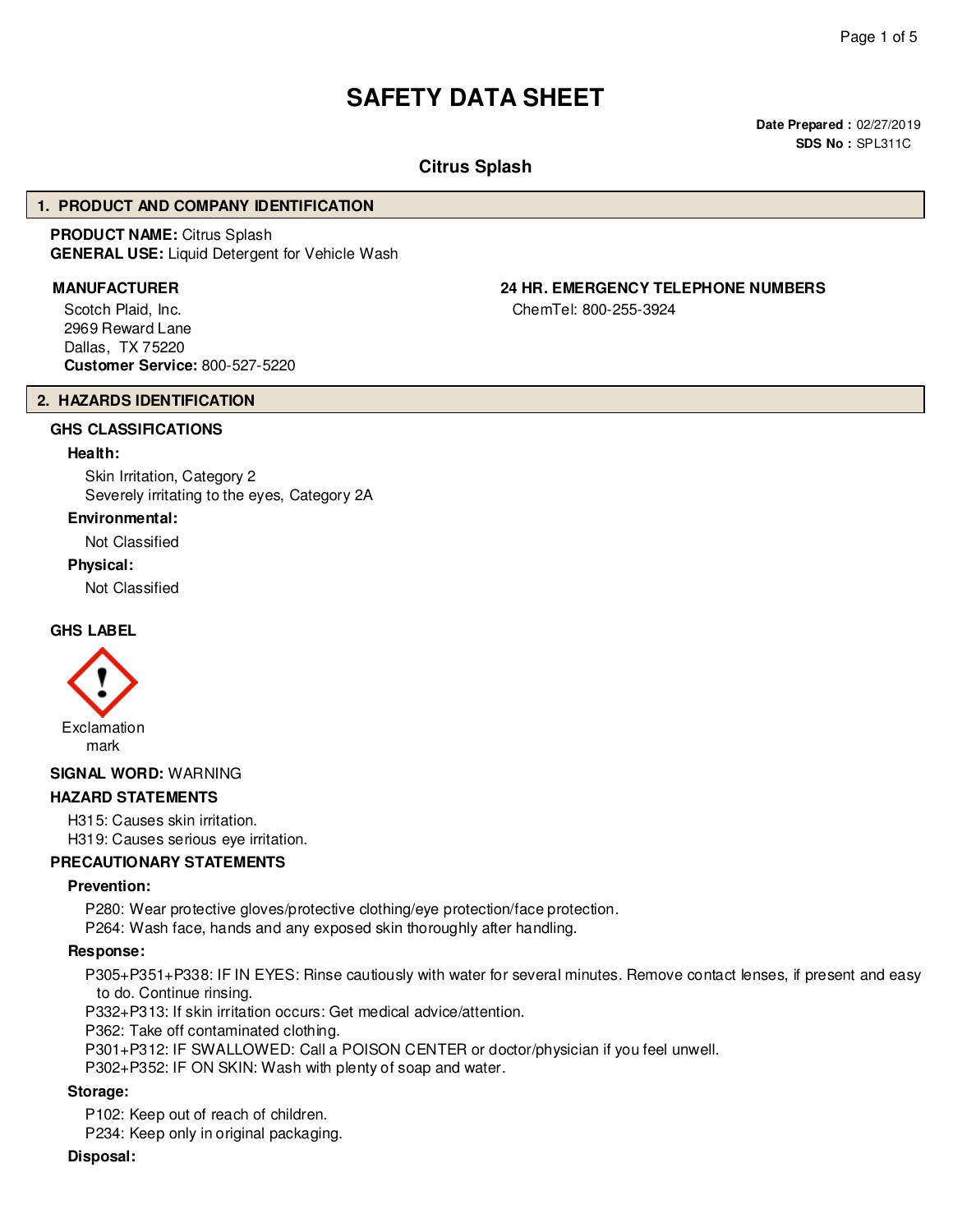P501: Dispose of contents/container to an approved waste disposal plant.

#### **POTENTIAL HEALTH EFFECTS**

**EYES:** Contact causes severe eye irritation.

**SKIN: Causes skin irritation** 

**INGESTION:** May cause irritation of the mucous membranes.

**INHALATION:** Inhalation may cause irritation to mucous membranes.

**MEDICAL CONDITIONS AGGRAVATED:** None known.

#### **3. COMPOSITION / INFORMATION ON INGREDIENTS**

| <b>Chemical Name</b>              | $Wt.\%$ | <b>CAS</b>             |
|-----------------------------------|---------|------------------------|
| Sodium Dodecylbenezene Sulfonate  |         | $10 - 20$   25155-30-0 |
| I Sodium C14-C16 Olefin Sulfonate |         | 5 - 10   68439-57-6    |

**COMMENTS:** The exact percentages of disclosed substances are withheld as trade secrets.

#### **4. FIRST AID MEASURES**

**EYES:** Immediately flush eyes with plenty of water. Get medical attention, if irritation persists.

**SKIN:** Wash with soap and water. Get medical attention if irritation develops or persists.

**INGESTION:** Get immediate medical attention. Do not induce vomiting unless instructed to do so by poison center or physician.

**INHALATION:** Remove victim to fresh air. If irritation persists, get medical attention.

#### **SIGNS AND SYMPTOMS OF OVEREXPOSURE**

**EYES:** Contact may cause eye irritation.

**SKIN:** Contact causes skin irritation.

**INGESTION:** May cause headache and nausea.

**INHALATION:** May cause irritation to mucous membranes.

**ACUTE EFFECTS:** Eye contact may cause stinging, tearing, redness and blurred vision. Skin contact may cause redness and irritation.

**CHRONIC EFFECTS:** None known.

**NOTES TO PHYSICIAN:** Treat symptomatically

### **5. FIRE FIGHTING MEASURES**

**FLAMMABLE CLASS:** Not flammable or combustible

**EXTINGUISHING MEDIA:** Use extinguishing measures that are appropriate for the local circumstance and the surrounding environment.

**HAZARDOUS COMBUSTION PRODUCTS:** Oxides of carbon and sulfur

**EXPLOSION HAZARDS:** None

**FIRE FIGHTING EQUIPMENT:** Use personal protective equipment

# **6. ACCIDENTAL RELEASE MEASURES**

**SMALL SPILL:** After removal, flush contaminated area thoroughly with water.

**LARGE SPILL:** Dike spilled material or otherwise contain material to ensure runoff does not reach into soil, ditches, sewers and / or groundwater. Transfer material into suitable containers for proper disposal in accordance with local, state and federal regulations.

# **ENVIRONMENTAL PRECAUTIONS**

**WATER SPILL:** Do not allow material to contaminate waterways.

**LAND SPILL:** Do not allow material to contaminate the soil.

**GENERAL PROCEDURES:** Ensure clean-up is conducted by trained personnel only. Refer to protective measures listed in Sections 7 and 8.

**SPECIAL PROTECTIVE EQUIPMENT:** For personal protection see section 8.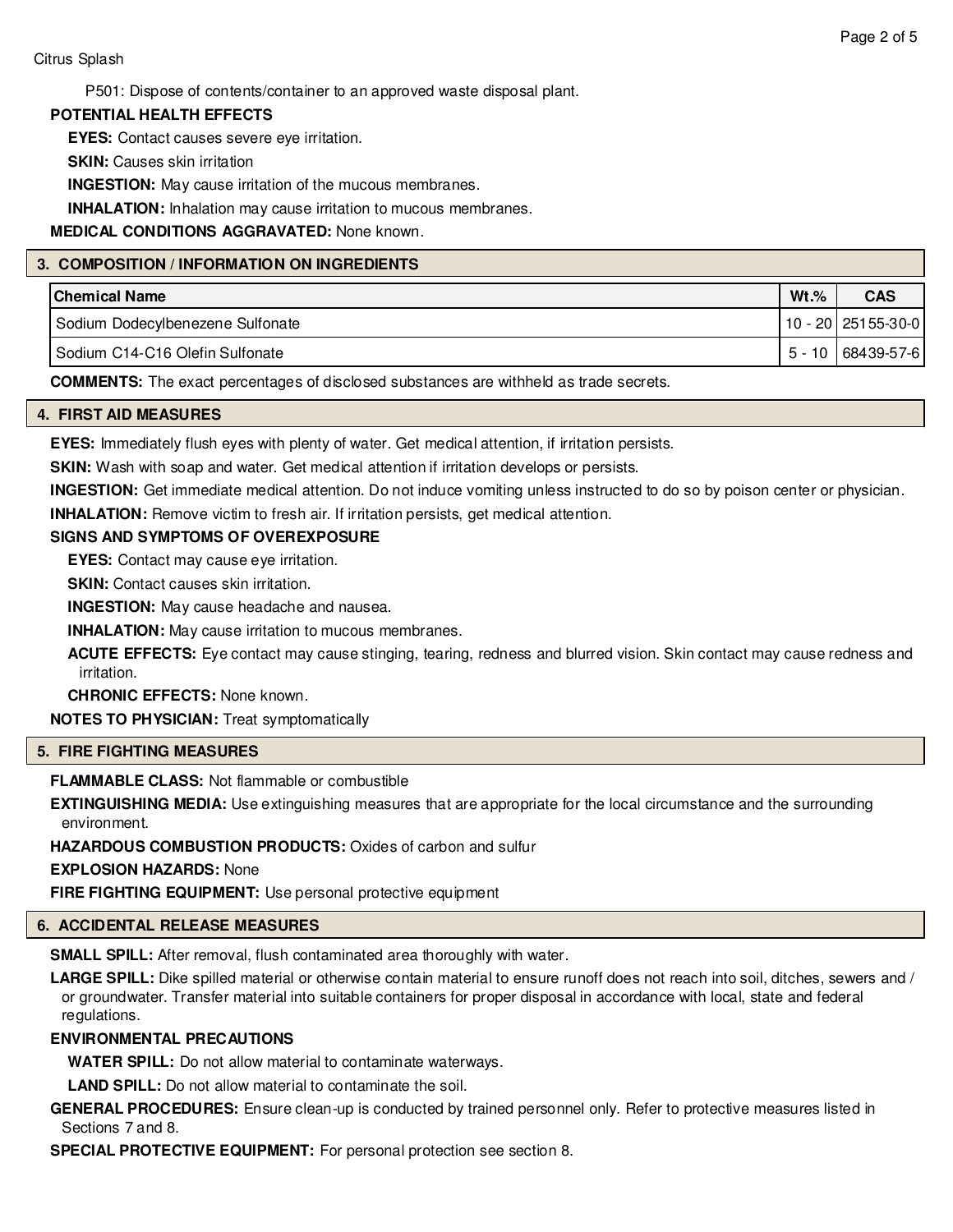### **7. HANDLING AND STORAGE**

**GENERAL PROCEDURES:** Handle in accordance with good industrial hygiene and safety procedures. Use personal protection recommended in Section 8. Follow all product label instructions.

**HANDLING:** Follow all SDS/label precautions even after container is emptied because it may retain product residues.

**STORAGE:** Keep out of reach of children. Store in original container in a cool, dry and well ventilated area.

#### **8. EXPOSURE CONTROLS / PERSONAL PROTECTION**

# **EXPOSURE GUIDELINES**

| OSHA HAZARDOUS COMPONENTS (29 CFR1910.1200) |             |                        |                   |  |
|---------------------------------------------|-------------|------------------------|-------------------|--|
|                                             |             | <b>EXPOSURE LIMITS</b> |                   |  |
|                                             |             | <b>Supplier OEL</b>    |                   |  |
| <b>Chemical Name</b>                        |             | ppm                    | mg/m <sup>3</sup> |  |
| Sodium Dodecylbenezene Sulfonate            | <b>TWA</b>  | <b>NL</b>              | NL.               |  |
|                                             | <b>STEL</b> | <b>NL</b>              | <b>NL</b>         |  |
| Sodium C14-C16 Olefin Sulfonate             | <b>TWA</b>  | <b>NL</b>              | NL                |  |
|                                             | <b>STEL</b> | <b>NL</b>              | NL                |  |

#### **ENGINEERING CONTROLS:** None usually needed.

### **PERSONAL PROTECTIVE EQUIPMENT**

**EYES AND FACE:** Safety glasses with side shields.

**SKIN:** Chemical resistant gloves.

**RESPIRATORY:** No personal respiratory equipment normally required.

**PROTECTIVE CLOTHING:** Wear suitable protective clothing to prevent contact with skin.

**WORK HYGIENIC PRACTICES:** Wash contaminated clothing before reuse. Wash face, hands and any exposed skin thoroughly after handling.

#### **9. PHYSICAL AND CHEMICAL PROPERTIES**

| <b>PHYSICAL STATE: Liquid</b>                                            |
|--------------------------------------------------------------------------|
| <b>ODOR: Citrus</b>                                                      |
| <b>ODOR THRESHOLD:</b> Not determined for this mixture.                  |
| <b>APPEARANCE:</b> Clear liquid                                          |
| <b>COLOR: Orange</b>                                                     |
| $pH: 6.5$ to 7.5 (full strength)                                         |
| PERCENT VOLATILE: (w/w) 70-80% mostly as water.                          |
| <b>FLASH POINT AND METHOD: Non Flammable</b>                             |
| <b>FLAMMABLE LIMITS: Non Flammable</b>                                   |
| <b>AUTOIGNITION TEMPERATURE: NA = Not Applicable</b>                     |
| <b>VAPOR PRESSURE:</b> Not determined for this mixture.                  |
| <b>VAPOR DENSITY:</b> Not determined for this mixture.                   |
| <b>BOILING POINT:</b> Near that of water                                 |
| <b>FREEZING POINT:</b> Near that of water.                               |
| <b>THERMAL DECOMPOSITION:</b> Not determined for this mixture.           |
| <b>SOLUBILITY IN WATER: Complete</b>                                     |
| <b>EVAPORATION RATE:</b> Near that of water.                             |
| SPECIFIC GRAVITY: 1.02 to 1.030 g/ml                                     |
| <b>OXIDIZING PROPERTIES:</b> This product is not classified as oxidizing |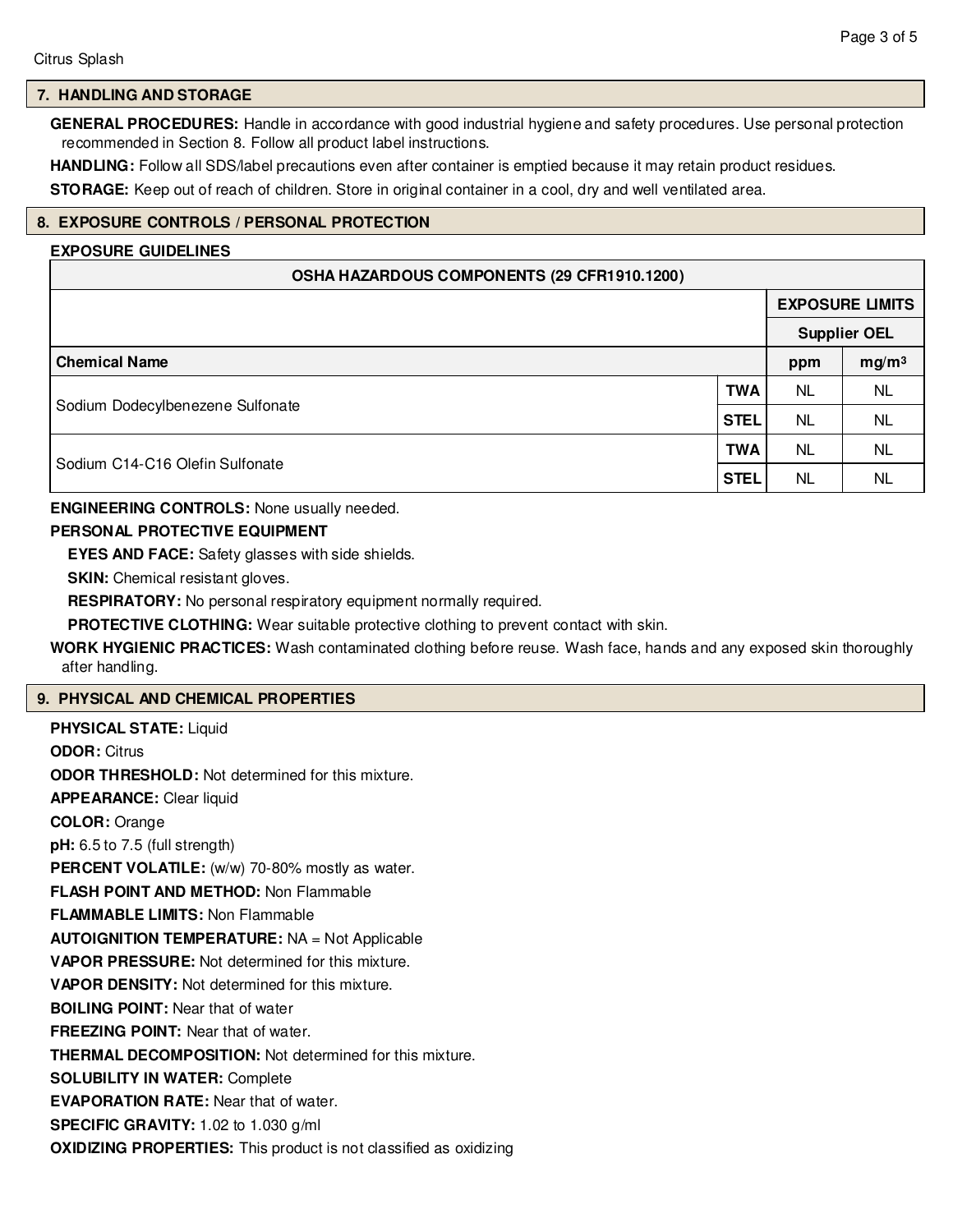#### **10. STABILITY AND REACTIVITY**

**REACTIVITY:** Stable under normal conditions.

**HAZARDOUS POLYMERIZATION:** Will not occur.

**STABILITY:** Stable under normal conditions.

**CONDITIONS TO AVOID:** Excessive heat or cold.

**POSSIBILITY OF HAZARDOUS REACTIONS:** No dangerous reaction known under conditions of normal use.

**HAZARDOUS DECOMPOSITION PRODUCTS:** Oxides of carbon and sulfur.

**INCOMPATIBLE MATERIALS:** Strong oxidizing agents, acids and bases.

#### **11. TOXICOLOGICAL INFORMATION**

#### **ACUTE**

| <b>Chemical Name</b>             | ORAL LD <sub>50</sub> | <b>DERMAL LD<sub>50</sub></b> | <b>INHALATION</b><br>$LC_{50}$ |
|----------------------------------|-----------------------|-------------------------------|--------------------------------|
| Sodium Dodecylbenezene Sulfonate | $1080$ mg/kg          | $>$ 2000 mg/kg                | 6.41 mg/l (rat)                |
|                                  | (rat)                 | (rabbit)                      | Aerosol                        |
| Sodium C14-C16 Olefin Sulfonate  | 2079 to 2340          | 6300 to 160000                | 52 to 206 mg/l                 |
|                                  | mg/kg (rat)           | mg/kg (rabbit)                | (rat) Aerosol                  |

**EYE EFFECTS:** Causes serious eye irrtation.

**SKIN EFFECTS:** May cause skin irritation.

**CHRONIC:** Health injuries are not known or expected under normal use.

#### **CARCINOGENICITY**

- **IARC:** No ingredient in this product is present at levels greater than or equal to 0.1% is identified as a probable, possible or confirmed human carcinogen by IARC.
- **NTP:** No ingredient in this product is present at levels greater than or equal to 0.1% is identified as a known or anticipated carcinogen by NTP.
- **OSHA:** No ingredient in this product is present at levels greater than or equal to 0.1% is identified as a carcinogen or potential carcinogen by OSHA.

**REPEATED DOSE EFFECTS:** No data available for this mixture.

**IRRITATION:** Skin and eve irritation.

**SENSITIZATION:** No data available for this mixture.

**NEUROTOXICITY:** No data available for this mixture.

**GENETIC EFFECTS:** No data available for this mixture.

**REPRODUCTIVE EFFECTS:** No data available for this mixture.

**TARGET ORGANS:** No data available for this mixture.

**TERATOGENIC EFFECTS:** No data available for this mixture.

**MUTAGENICITY:** No data available for this mixture.

**SYNERGISTIC MATERIALS:** No data available for this mixture.

### **12. ECOLOGICAL INFORMATION**

**ECOTOXICOLOGICAL INFORMATION:** This product is not classified as environmentally hazardous. However, this does not exclude the possibility that large or frequent spills can have a harmful or damaging effect on the environment.

**BIOACCUMULATION/ACCUMULATION:** The potential for bioconcentration in organisms is low.

**AQUATIC TOXICITY (ACUTE):** No data available for this mixture.

**CHEMICAL FATE INFORMATION:** This product is expected to be readily biodegradable.

#### **13. DISPOSAL CONSIDERATIONS**

**DISPOSAL METHOD:** Follow all Federal, State and Local Regulations appropriate for this material.